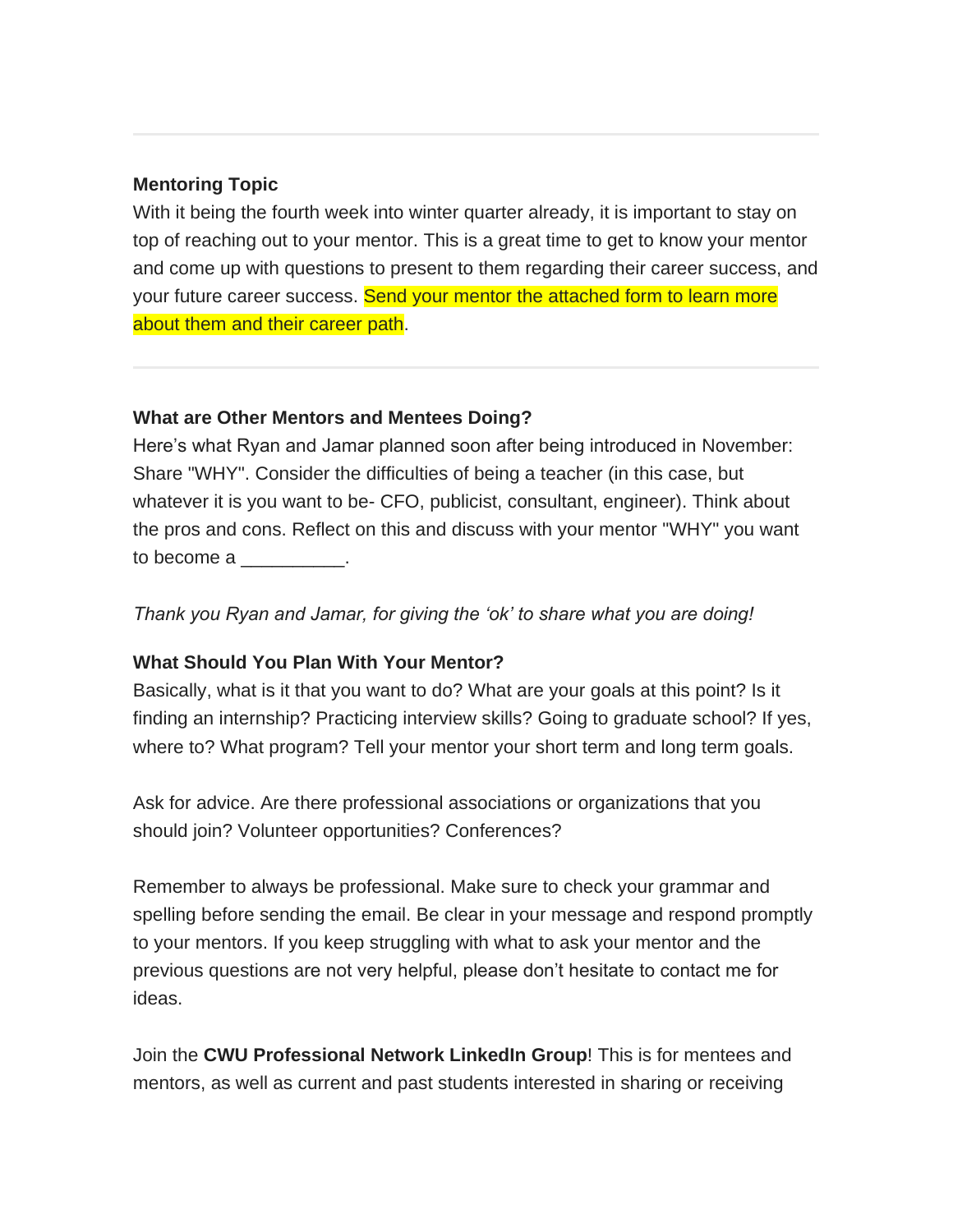advice and making connections. Keep your eyes open for my invite to join the group, or add yourself, if you haven't already: <https://www.linkedin.com/groups/13507300>

## **Professional Development Events**

January 30th - Resumes and Cover Letters for Ed Majors **– Black Hall 203: 4-5 PM**

February 1st - Energy Time Management (Explore procrastination and discuss strategies and tools to help you optimize your time) **- SURC 137A: 4-5 PM**

February 2nd - Leading with Resilience (Learn how to build resilience, hope, confidence, and optimism within teams and organizations) - **Shaw Smyser 115: 10:30-11:30 AM**

February 8th - Everything You Need to Know About Internships (Students and faculty, learn about the internship process for academic credit) - **Bouillon 211: 4-5:30 PM**

February 13th - Find a Job or Internship Using the Wildcat Career Network – **SURC 140: 4-5 PM**

February 14th - What Employers Want (Identify what you can offer employers, create a personal introduction, work a career fair) - **Library: 4-5 PM**

February 15th - Using LinkedIn (Discover why so many people are using LinkedIn! Bring your laptop or check one out a Library Circulation) - **Library 152: 4-5 PM**

February 22nd - Finding a Career Direction (Learn how to use interests as a compass to point you in the right direction) - **SURC 140: 4-5 PM**

February 28th - Education Career Fair (School districts and related employers will come to campus to recruit students for teaching jobs) - **SURC Ballroom: 12-3 PM**

March 1st - Communicating Professionally and Effectively (Enhance your communication skills) **SURC Ballroom: 8:30-2:30 PM**